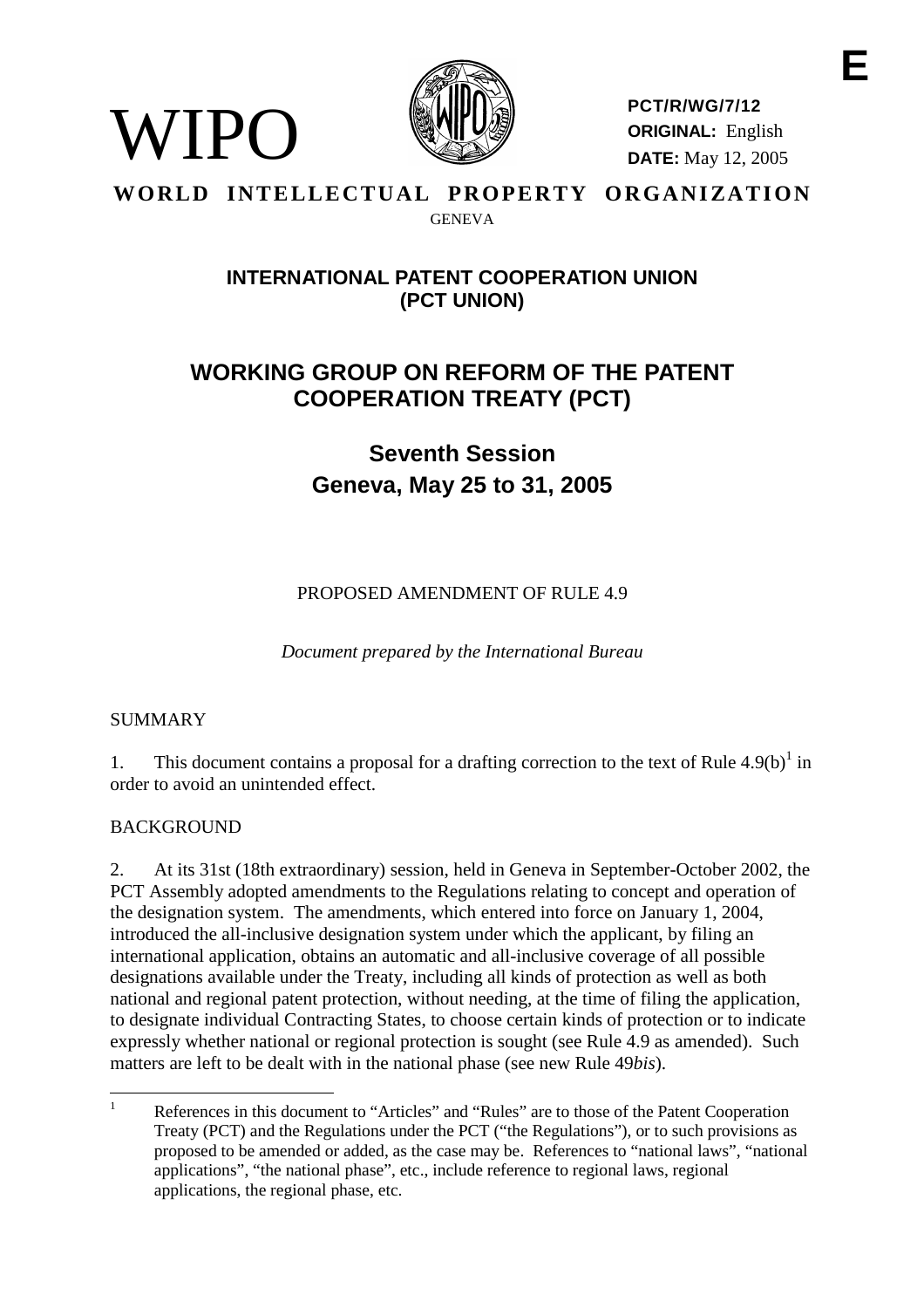3. Rule 4.9(b) provides for one limited exception to the all-inclusive coverage of all Contracting States, designed to address the issue of the "self-designation" provisions which appear in the national law of certain Contracting States, as follows:

"(b) Notwithstanding paragraph (a)(i), if, on October 1, 2002, the national law of a Contracting State provides that the filing of an international application which contains the designation of that State and claims the priority of an earlier national application having effect in that State shall have the result that the earlier national application ceases to have effect with the same consequences as the withdrawal of the earlier national application, any request may, for as long as that national law continues to so provide, contain an indication that the designation of that State is not made, provided that the designated Office informs the International Bureau by January 1, 2003, that this paragraph shall apply in respect of designations of that State. The information received shall be promptly published by the International Bureau in the Gazette."

4. The objective of amended Rule 4.9(b) was to allow for such an exclusion only in those cases where an international application claims the priority of an earlier national application filed in a Contracting State where the "self-designation" provisions apply (see document PCT/A/31/6, paragraph 50), assuming of course that a notification under the Rule has been given by the designated Office concerned. However, the wording of the amended Rule on a literal reading had the unintended effect of allowing the exclusion of such a State in the case of any international application, whether or not it claims the priority of an earlier national application filed in that State, that is, whether or not the issue of "self-designation" arises in the particular case. It is therefore proposed to make a drafting correction to Rule 4.9(b) so as to state expressly that it applies only where the international application claims the priority of an earlier national application having effect in such a State.

5. Proposed amendments designed to make the correction are set out in the Annex.

6. The opportunity is also taken to deal with another potential difficulty in the wording of existing Rule 4.9(b) in that it makes the exclusion of a State with "self-designation" provisions in its national law dependent on whether the national law continues to provide for the self-designation situation. Rather, in the interests of certainty for applicants, Offices and third parties, it seems preferable to make the ability to make such exclusions dependent on the existence of a current notification by the designated Office concerned, and the revised wording thus relates the making of such an exclusion dependent on whether a notification under the provision is still in force at the international filing date.

7. In order to avoid complicated transitional provisions, it appears to be preferable to require fresh notifications under the Rule to be given by designated Offices of countries whose national laws include "self-designation" provisions, noting that only a small number of such notifications were given when the existing version of the Rule was adopted in 2002.

> *8. The Working Group is invited to consider the proposals contained in the Annex.*

> > [Annex follows]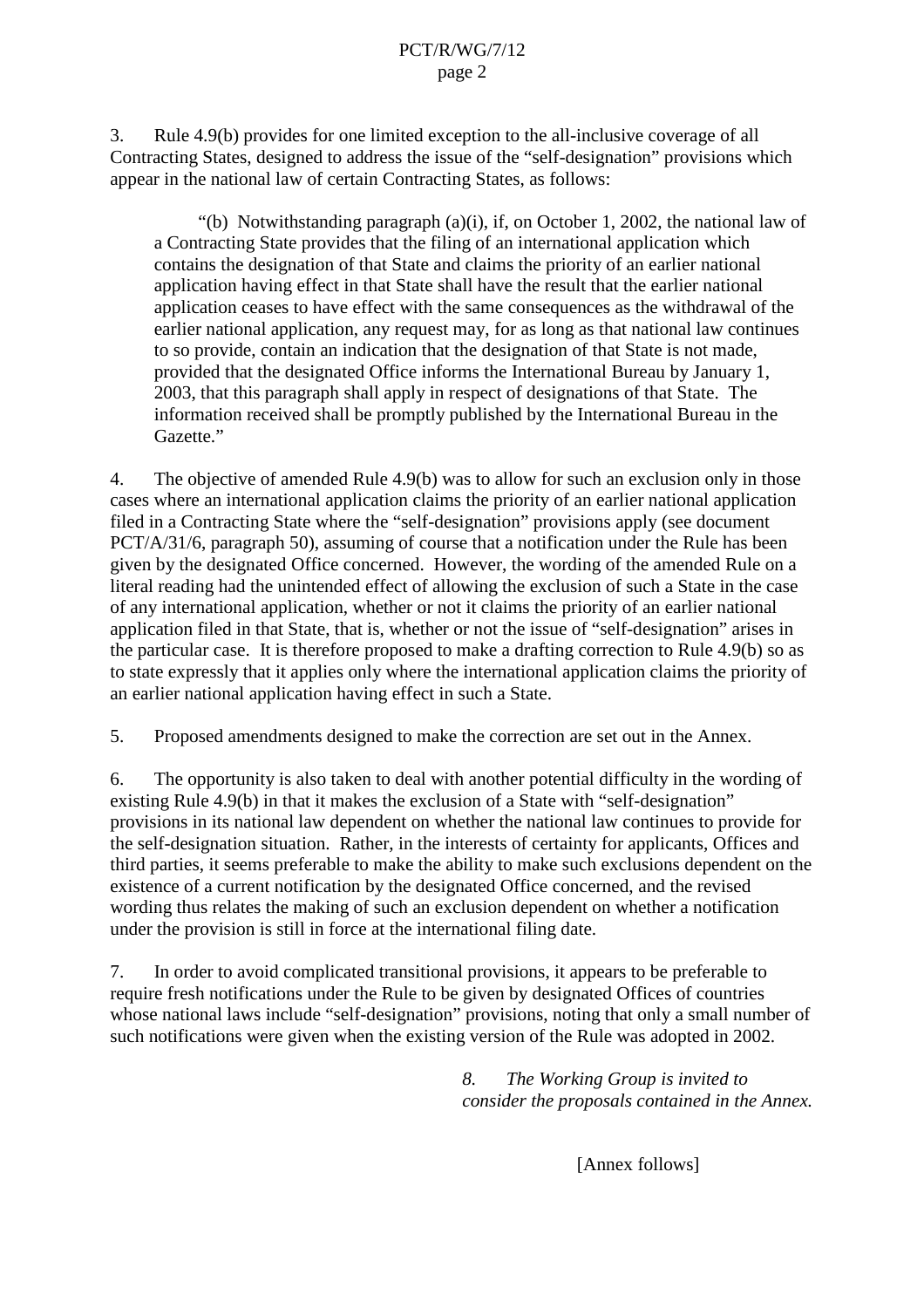#### PCT/R/WG/7/12

### ANNEX

# PROPOSED AMENDMENTS OF THE PCT REGULATIONS:<sup>2</sup>

## PROPOSED AMENDMENT OF RULE 4.9

## TABLE OF CONTENTS

| 4.9 Designation of States; Kinds of Protection; National and Regional Patents 2 |  |
|---------------------------------------------------------------------------------|--|
|                                                                                 |  |

<sup>&</sup>lt;sup>2</sup> Proposed additions and deletions are indicated, respectively, by underlining and striking through the text concerned. Certain provisions that are not proposed to be amended may be included for ease of reference.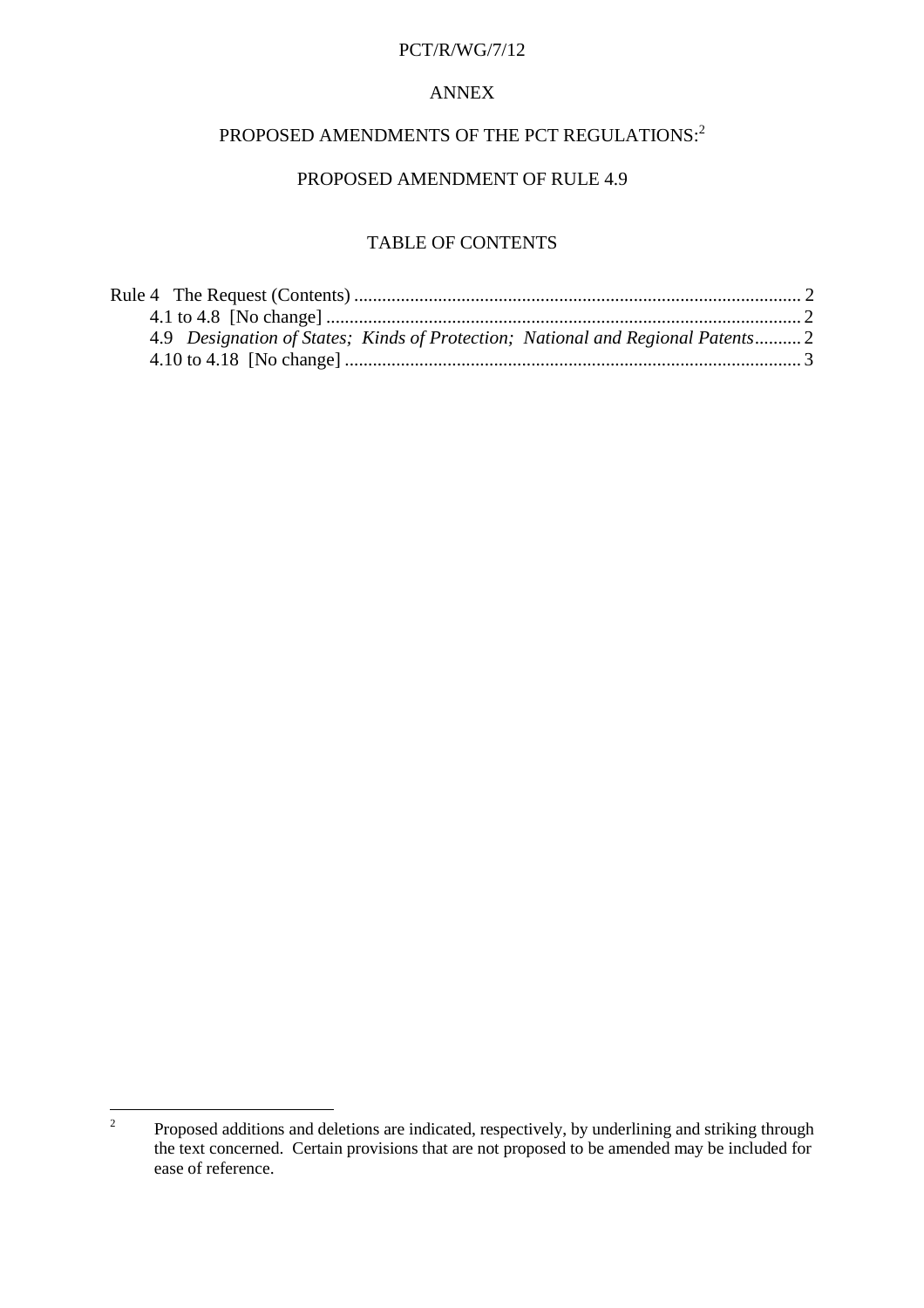### PCT/R/WG/7/12 Annex, page 2

### **Rule 4**

### **The Request (Contents)**

<span id="page-3-0"></span>4.1 to 4.8 [No change]

4.9 *Designation of States; Kinds of Protection; National and Regional Patents*

(a) [No change] The filing of a request shall constitute:

(i) the designation of all Contracting States that are bound by the Treaty on the international filing date;

(ii) an indication that the international application is, in respect of each designated State to which Article 43 or 44 applies, for the grant of every kind of protection which is available by way of the designation of that State;

(iii) an indication that the international application is, in respect of each designated State to which Article 45(1) applies, for the grant of a regional patent and also, unless Article 45(2) applies, a national patent.